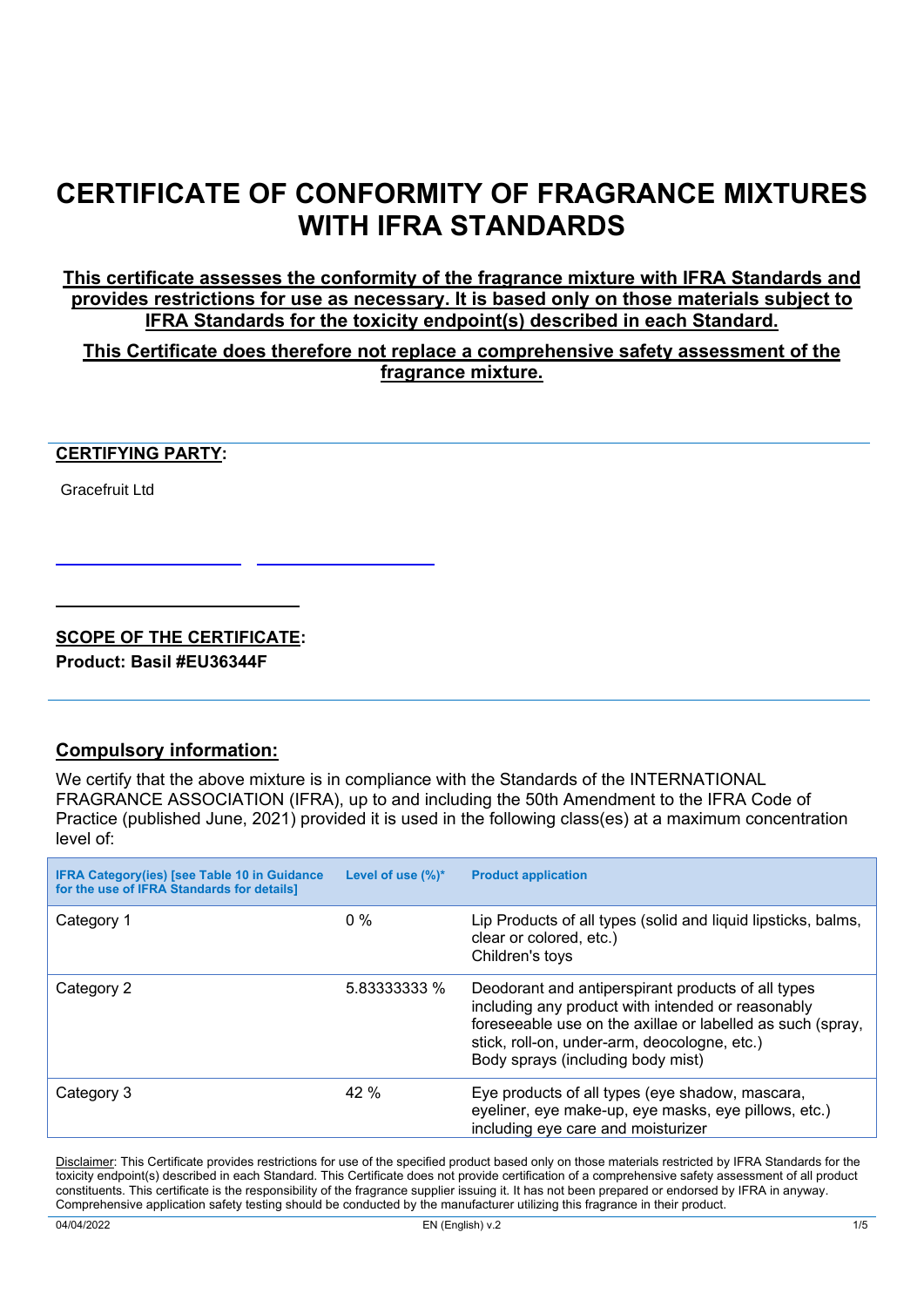|             |               | Facial make up and foundation<br>Make-up remover for face and eyes<br>Nose pore strips<br>Wipes or refreshing tissues for face, neck, hands, body<br>Body and face paint (for children and adults)<br>Facial masks for face and around the eyes                                                                                                             |
|-------------|---------------|-------------------------------------------------------------------------------------------------------------------------------------------------------------------------------------------------------------------------------------------------------------------------------------------------------------------------------------------------------------|
| Category 4  | 100 %         | Hydroalcoholic and non-hydroalcoholic fine fragrance of<br>all types (Eau de Toilette, Parfum, Cologne, solid<br>perfume, fragrancing cream, aftershaves of all types,<br>$etc.$ )<br>Fragranced bracelets<br>Ingredients of perfume kits and fragrance mixtures for<br>cosmetic kits<br>Scent pads, foil packs<br>Scent strips for hydroalcoholic products |
| Category 5A | 26.66666667 % | Body creams, oils, lotions of all types<br>Foot care products (creams and powders)<br>Insect repellent (intended to be applied to the skin)<br>All powders and talc (excluding baby powders and talc)                                                                                                                                                       |
| Category 5B | 26.66666667 % | Facial toner<br>Facial moisturizers and creams                                                                                                                                                                                                                                                                                                              |
| Category 5C | 26.66666667 % | Hand cream<br>Nail care products including cuticle creams, etc.<br>Hand sanitizers                                                                                                                                                                                                                                                                          |
| Category 5D | 8.75 %        | Baby cream/lotion, baby oil, baby powders and talc                                                                                                                                                                                                                                                                                                          |
| Category 6  | $0\%$         | Toothpaste<br>Mouthwash, including breath sprays<br>Toothpowder, strips, mouthwash tablets                                                                                                                                                                                                                                                                  |
| Category 7A | 58.33333333 % | Hair permanent or other hair chemical treatments (rinse-<br>off) (e.g. relaxers), including rinse-off hair dyes                                                                                                                                                                                                                                             |
| Category 7B | 58.33333333 % | Hair sprays of all types (pumps, aerosol sprays, etc.)<br>Hair styling aids non sprays (mousse, gels, leave- on<br>conditioners)<br>Hair permanent or other hair chemical treatments (leave-<br>on) (e.g. relaxers), including leave-on hair dyes<br>Shampoo - Dry (waterless shampoo)<br>Hair deodorizer                                                   |
| Category 8  | 8.75 %        | Intimate wipes<br>Tampons<br><b>Baby wipes</b><br>Toilet paper (wet)                                                                                                                                                                                                                                                                                        |
| Category 9  | 100 %         | Bar soap<br>Shampoo of all type<br>Cleanser for face (rinse-off)<br>Conditioner (rinse-off)<br>Liquid soap<br>Body washes and shower gels of all types                                                                                                                                                                                                      |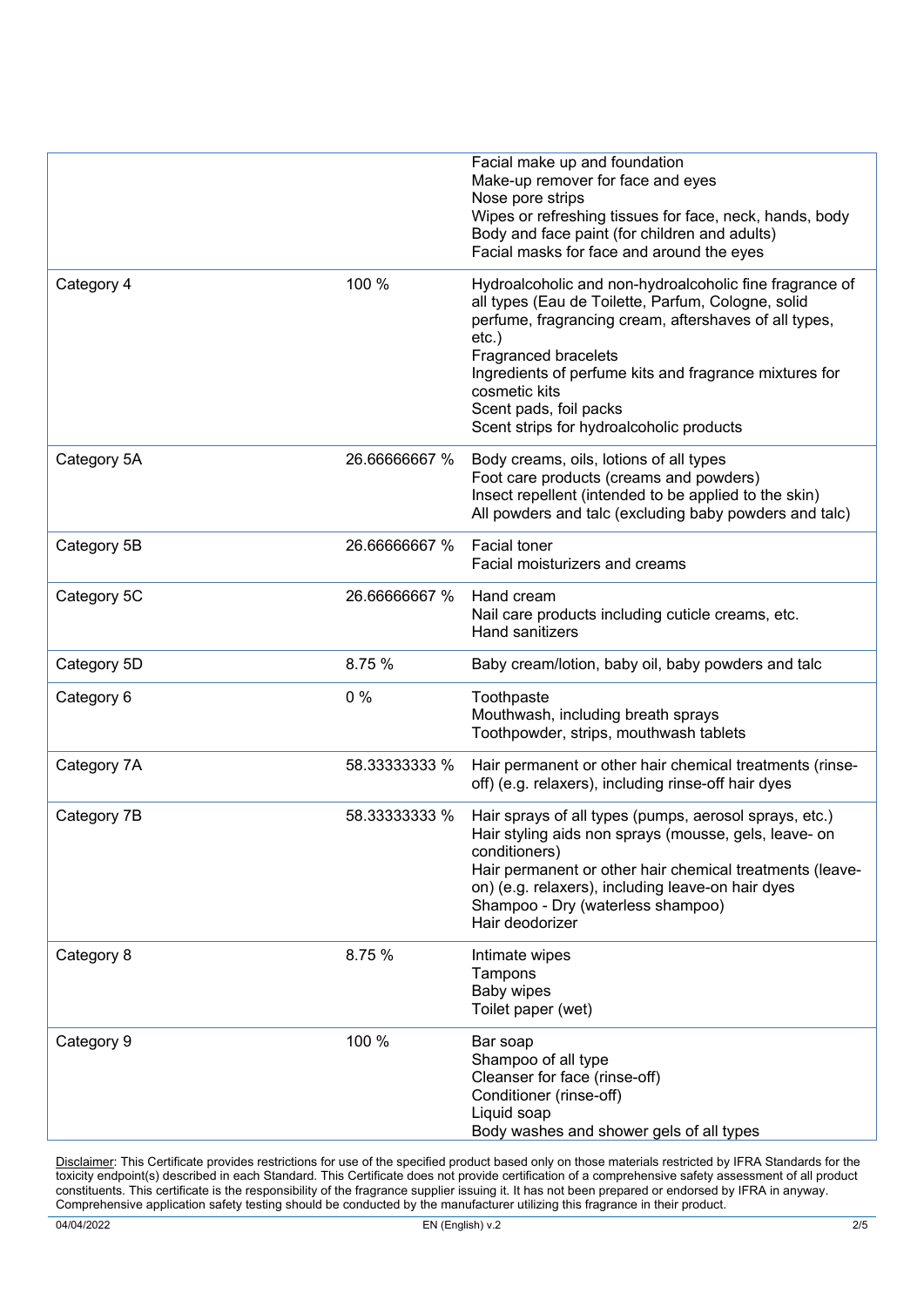|              |        | Baby wash, bath, shampoo<br>Bath gels, foams, mousses, salts, oils and other products<br>added to bathwater<br>Foot care products (feet are placed in a bath for soaking)<br>Shaving creams of all types (stick, gels, foams, etc.)<br>All depilatories (including facial) and waxes for<br>mechanical hair removal<br>Shampoos for pets                                                                                                                                                                                                                                                                                                                                                                                                                                                                                                                                                                                                                                                                                                                                 |
|--------------|--------|--------------------------------------------------------------------------------------------------------------------------------------------------------------------------------------------------------------------------------------------------------------------------------------------------------------------------------------------------------------------------------------------------------------------------------------------------------------------------------------------------------------------------------------------------------------------------------------------------------------------------------------------------------------------------------------------------------------------------------------------------------------------------------------------------------------------------------------------------------------------------------------------------------------------------------------------------------------------------------------------------------------------------------------------------------------------------|
| Category 10A | 100 %  | Hand wash laundry detergent (including concentrates)<br>Laundry pre-treatment of all types (e.g.paste, sprays,<br>sticks)<br>Hand dishwashing detergent (including concentrates)<br>Hard surface cleaners of all types (bathroom and kitchen<br>cleansers, furniture polish, etc.)<br>Machine laundry detergents with skin contact (e.g.<br>liquids, powders) including concentrates<br>Dry cleaning kits<br>Toilet seat wipes<br>Fabric softeners of all types including fabric softener<br>sheets<br>Household cleaning products, other types including fabric<br>cleaners, soft surface cleaners, carpet cleaners, furniture<br>polishes sprays and wipes, leather cleaning wipes, stain<br>removers, fabric enhancing sprays, treatment products<br>for textiles (e.g. starch sprays, fabric treated with<br>fragrances after wash, deodorizers for textiles or fabrics)<br>Floor wax<br>Fragranced oil for lamp ring, reed diffusers, pot-pourri,<br>liquid refills for air fresheners (non-cartridge systems),<br>etc.<br>Ironing water (Odorized distilled water) |
| Category 10B | 100 %  | Animal sprays – sprays applied to animals of all types<br>Air freshener sprays, manual, including aerosol and<br>pump<br>Aerosol/spray insecticides                                                                                                                                                                                                                                                                                                                                                                                                                                                                                                                                                                                                                                                                                                                                                                                                                                                                                                                      |
| Category 11A | 8.75 % | Feminine hygiene conventional pads, liners, interlabial<br>pads<br>Diapers (baby and adult)<br>Adult incontinence pant, pad<br>Toilet paper (dry)                                                                                                                                                                                                                                                                                                                                                                                                                                                                                                                                                                                                                                                                                                                                                                                                                                                                                                                        |
| Category 11B | 8.75 % | Tights with moisturizers<br>Scented socks, gloves<br>Facial tissues (dry tissues)<br><b>Napkins</b><br>Paper towels<br>Wheat bags<br>Facial masks (paper/protective) e.g.surgical masks not<br>used as medicaldevice<br>Fertilizers, solid (pellet or powder)                                                                                                                                                                                                                                                                                                                                                                                                                                                                                                                                                                                                                                                                                                                                                                                                            |
| Category 12  | 100 %  | Candles of all types (including encased)<br>Laundry detergents for machine wash with minimal skin                                                                                                                                                                                                                                                                                                                                                                                                                                                                                                                                                                                                                                                                                                                                                                                                                                                                                                                                                                        |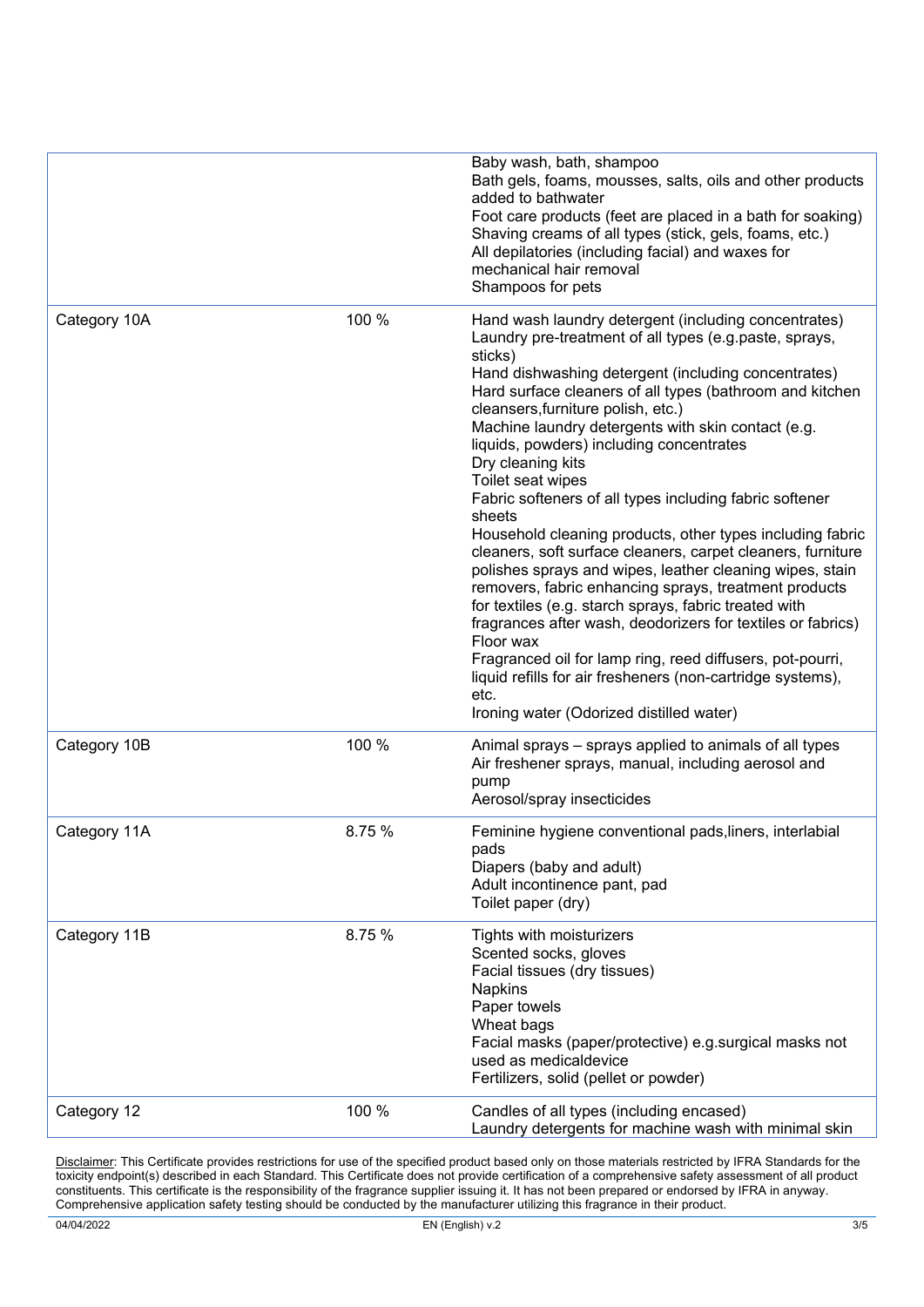| contact (e.g. Liquid tabs, pods)                             |
|--------------------------------------------------------------|
| Automated air fresheners and fragrancing of all types        |
| (concentrated aerosol with metered doses (range 0.05-        |
| 0.5mL/spray), plug-ins, closed systems, solid substrate,     |
| membrane delivery, electrical, powders, fragrancing          |
| sachets, incense, liquid refills (cartridge), air freshening |
| crystals)                                                    |
| Air delivery systems                                         |
| Cat litter                                                   |
| Cell phone cases                                             |
| Deodorizers/maskers not intended for skin contact (e.g.      |
| fabric drying machine deodorizers, carpet powders)           |
| <b>Fuels</b>                                                 |
| Insecticides (e.g. mosquito coil, paper, electrical, for     |
| clothing) excluding aerosols/sprays                          |
| Joss sticks or incense sticks                                |
| Dishwash detergent and deodorizers - for machine wash        |
| Olfactive board games                                        |
| Paints                                                       |
|                                                              |
| Plastic articles (excluding toys)                            |
| Scratch and sniff                                            |
| Scent pack                                                   |
| Scent delivery system (using dry air technology)             |
| Shoe polishes                                                |
| Rim blocks (Toilet)                                          |
|                                                              |

*\*Actual use level or maximum use level*

For other kinds of application or use at higher concentration levels, a new evaluation may be needed; please contact: Gracefruit Limited.

Information about presence and concentration of fragrance ingredients subject to IFRA Standards in the fragrance mixture (Basil #EU36344F) is as follows:

| <b>Materials under the scope of IFRA Standards</b>    | <b>CAS-No.</b> | <b>Recommendat</b><br>ion from IFRA<br><b>Standard:</b> | <b>Concentration</b><br>$(\%)$ in<br>fragrance<br>mixture or<br>finished<br>product | <b>Comment</b> |
|-------------------------------------------------------|----------------|---------------------------------------------------------|-------------------------------------------------------------------------------------|----------------|
| Dimethylcyclohex-3-ene-1-carbaldehyde (mixed isomers) | 27939-60-2     | Restricted                                              | 1.6                                                                                 |                |
|                                                       | 35145-02-9     |                                                         |                                                                                     |                |
|                                                       | 36635-35-5     |                                                         |                                                                                     |                |
|                                                       | 67801-65-4     |                                                         |                                                                                     |                |
|                                                       | 68039-48-5     |                                                         |                                                                                     |                |
|                                                       | 68039-49-6     |                                                         |                                                                                     |                |
|                                                       | 68084-52-6     |                                                         |                                                                                     |                |
|                                                       | 68737-61-1     |                                                         |                                                                                     |                |
| Cinnamic aldehyde                                     | 104-55-2       | Restricted                                              | 0.05                                                                                |                |
| Eugenol                                               | 97-53-0        | Restricted                                              | 2.4                                                                                 |                |
| Limonene                                              | 138-86-3       | Specification                                           | 3.2                                                                                 |                |
|                                                       | 7705-14-8      |                                                         |                                                                                     |                |
|                                                       | 5989-27-5      |                                                         |                                                                                     |                |
|                                                       | 5989-54-8      |                                                         |                                                                                     |                |